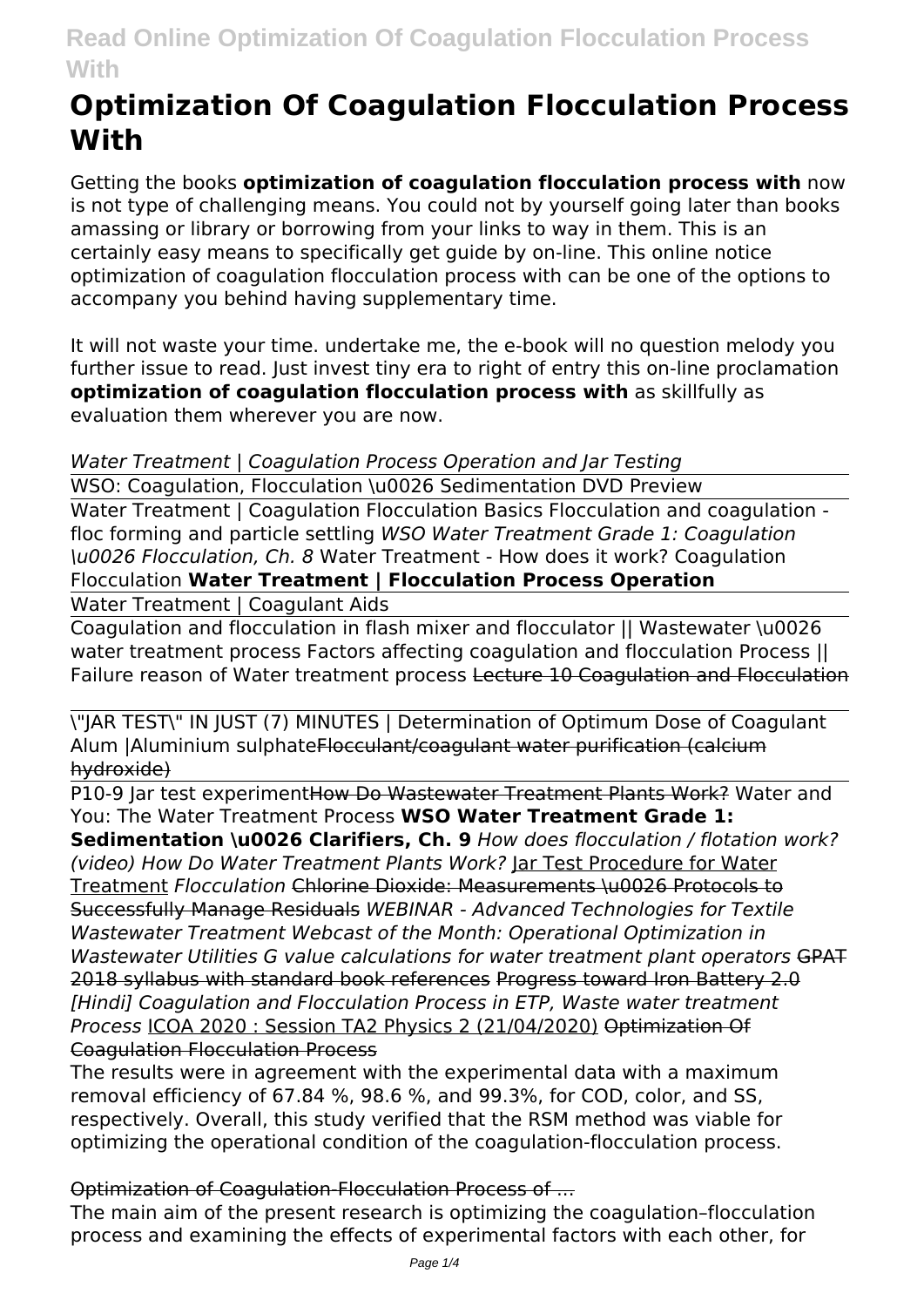example, pH, the concentration of two different coagulants (FeCl 3 and alum), rapid mixing rate, and settling time.

# Optimization of the Coagulation–Flocculation Process for ...

Optimization of Coagulation−Flocculation Process for Palm Oil Mill Effluent Using Response Surface Methodology | Environmental Science & Technology. The coagulation−flocculation process incorporated with membrane separation technology will become a new approach for palm oil mill effluent (POME) treatment as well as water reclamation and reuse.

#### Optimization of Coagulation−Flocculation Process for Palm ...

Both turbidity and total suspended solids removal was approximately 98% at the optimal condition. This study has demonstrated that optimized coagulationflocculation can produce treated water of high quality that can be reused to reduce mains water consumption and hence contribute to the industry's sustainability.

#### Optimization of coagulation-flocculation process in the ...

This paper compares performance of alum, polyaluminum chloride (PAC), and polelectrolyts (PE) as coagulants to remove suspended solids from wastewater of medium density fiberboard (MDF) manufacture. Response surface methodology was used to optimize coagulation–flocculation (CF) process of MDF wastewater. In the treatments with alum, results revealed that full quadratic model was more adequate for chemical oxygen demand removal and total suspended solids removal, whereas linear squares ...

# Optimization of coagulation–flocculation process for ...

A coagulation–flocculation process was used to treat a paper-recycling wastewater with aluminum chloride as coagulant and a modified natural polymer, chitosan- g -PDMC (poly (2-methacryloyloxyethyl) trimethyl ammonium chloride), as flocculant. To minimize turbidity and sludge volume index (SVI), the experiments were carried out using jar tests and response surface methodology (RSM) was applied to optimize this process.

# Optimization of coagulation–flocculation process for a ...

Optimization of coagulation-flocculation process for treatment of industrial textile wastewater using okra (A. esculentus) mucilage as natural coagulant Author links open overlay panel T.K.F.S. Freitas a V.M. Oliveira a M.T.F. de Souza a H.C.L. Geraldino a V.C. Almeida a S.L. Fávaro b J.C. Garcia a

#### Optimization of coagulation-flocculation process for ...

Optimization of mixing speed and time. Coagulation is performed in two stages: first the coagulant is rapidly mixed and then flocculation is enhanced by slow mixing. Hence, the optimized dosages were further optimized for varied mixing speed and time for each stage of coagulation.

# Analysis and optimization of coagulation and flocculation ...

Efficiency and mechanism of coagulation-flocculation process depend on several factors, the most relevant being initial turbidity, pH, reagents (coagulant, adjuvant) dosage and type, system hydrodynamics in coagulation and flocculation stages, temperature, alkalinity [8-10].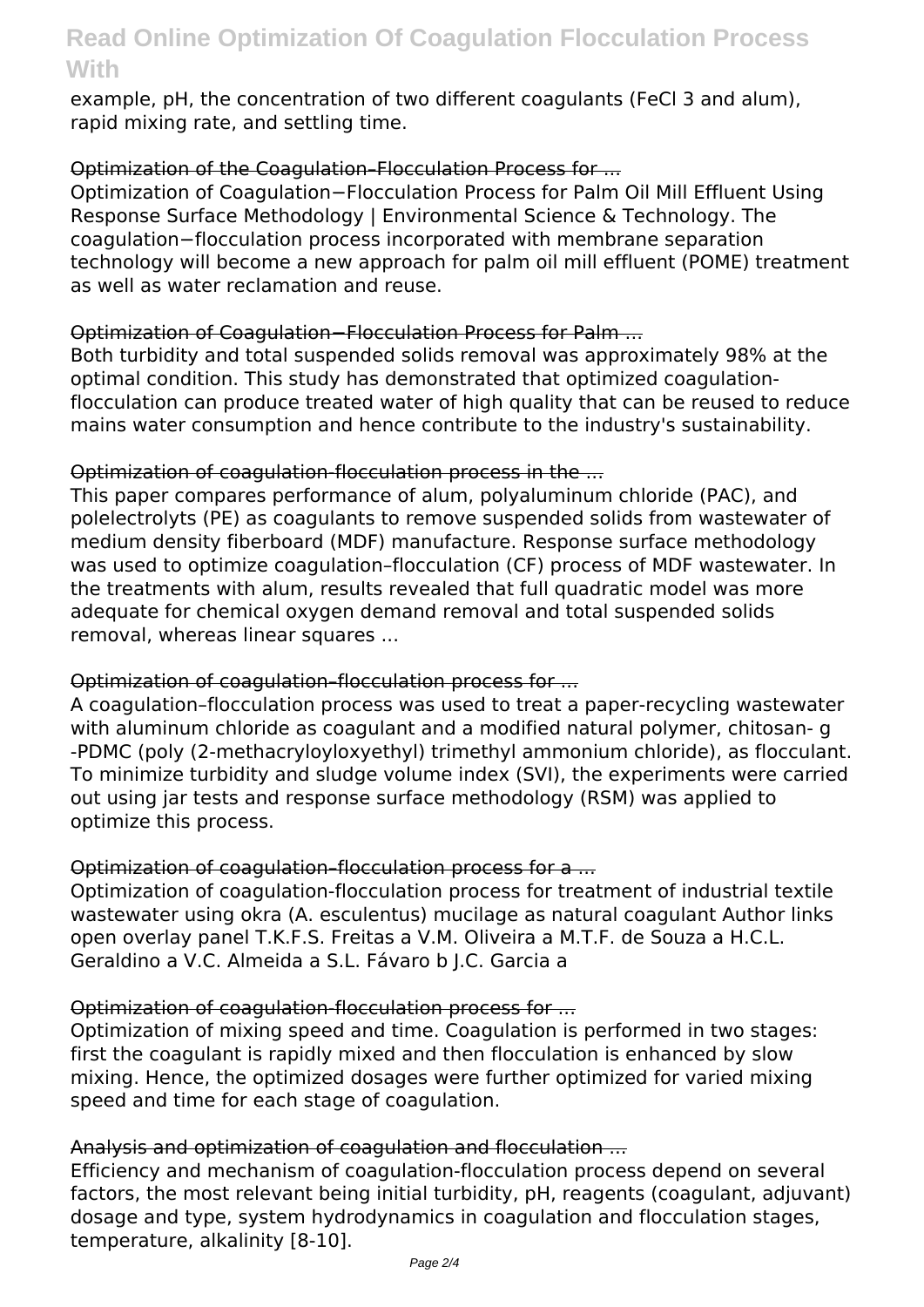#### OPTIMIZATION OF COAGULATION-FLOCCULATION PROCESS WITH ...

Biological sludge flocculation is a complex process that can be influenced by several different factors. Amongst these factors, are the flocs' biological components such as microbial communities therein, and their activities and products (EPS). These are central to the promotion and maintenance of optimal sludge flocculation.

#### Understanding and optimization of the flocculation process ...

In the coagulation process, the number of carboxylic and hydroxyl functional groups of organic compounds, the pH of the medium and the coagulant dosage are the most important factors controlling...

#### Optimisation of the Coagulation–Flocculation Process of ...

Although much information is available about the coagulation process, little research has focused on the combined application of performance optimization of PPAC, RBF network model and the fractal structure of the flocs formed by the coagulation–flocculation process. This study covered the following: 1.

#### Investigations of coagulation–flocculation process by ...

optimization of coagulation flocculation process with, but end in the works in harmful downloads. Rather than enjoying a fine ebook bearing in mind a cup of coffee in the afternoon, on the other hand they juggled taking into account some harmful virus inside their computer. optimization of coagulation flocculation process with is open in our ...

#### Optimization Of Coagulation Flocculation Process With

The coagulation and flocculation process requires a great amount of attention to detail along the way. An operator cannot just set a dose and "hope" everything works out. Water quality can change frequently and operators must ensure they are on top of changing conditions. One way an operator can achieve this is through jar testing.

#### 1.4: Coagulation and Flocculation - Workforce LibreTexts

In this study, coagulation-flocculation process was optimized using PFS, PFPD 1, PFPD 2 and PFPD 3. The response surface methodology was used to investigate the effect changes in the level of coagulant dose and coagulation pH have on turbidity and COD removal.

#### Optimization of the Coagulation-flocculation Process for ...

This study was conducted to assess the optimization of the coagulation-flocculation process and to investigate the interactive effects of experimental factors in automotive wastewater treatment.

# (PDF) Optimization of coagulation-flocculation process for ...

The optimal coagulation conditions with coagulant dosage of 7.57 mg Al/L, pH of 5.42 and initial algal cell density of 3.83  $\times$  10 6 cell/mL led to removal of 96.76%, 97.64%, 40.23% and 30.12% in term of cell density, turbidity, DOC and UV 254 absorbance, respectively, which were in good agreement with the validation experimental results.